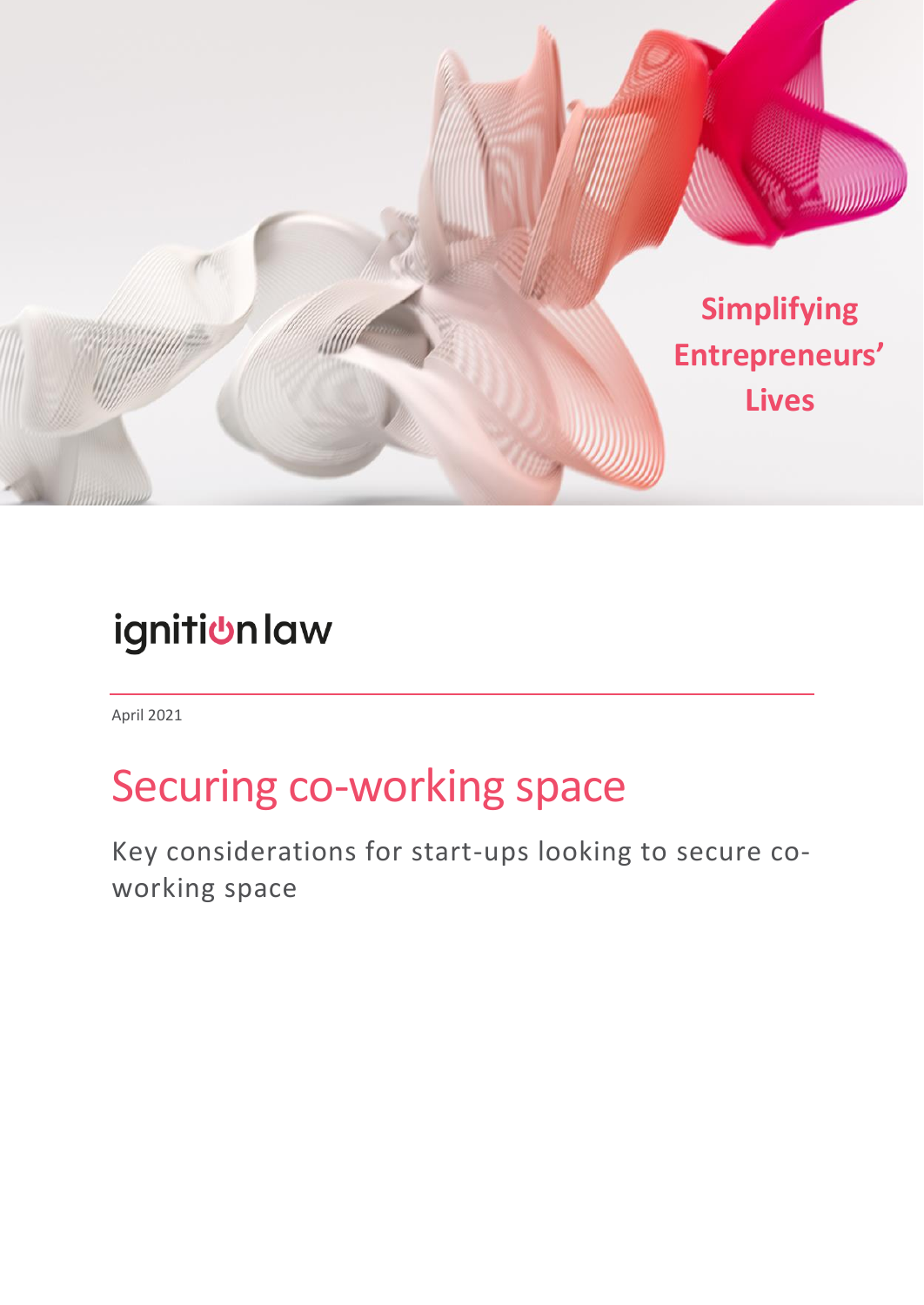### Securing office space

So you've been through the initial start-up phase, put in the hours and the emotional investment, and have now found yourself in a position of needing somewhere to house your fledgling operation. We recognise this can be a crucial time in the life of a start-up: delay the process or go too small, and risk inhibiting the business' potential for growth; move too quickly or go too big, and risk a financial commitment that could become a real burden and restrict your ability to move quickly or invest in future growth.

The world of commercial leases - and property law more broadly - can be a minefield for the uninitiated, fraught with pitfalls and the potential for huge financial and legal exposure. So where to start?

### Co-working spaces

One option many of our clients look to are co-working spaces offered by entities such as WeWork, Spaces, The Office Group, Work Space and a broad range of other providers. Co-working spaces can be an excellent starting point for start-ups, complete with high-end facilities, meeting rooms and shared communal areas of a specification that smaller businesses would likely be unable to afford if fitting out their own dedicated leased offices.

However, although co-working spaces tend to market themselves as very flexible, start-up friendly options, the 'standard' terms they impose on occupiers often tell a different story. This is made worse by the reality that most prospective occupiers do not take legal advice before signing the relevant agreement, either to save money or because they assume the relevant terms are non-negotiable.

Back in April 2020,at the start of the pandemic, we were inundated with enquiries from clients who had entered into licences to use co-working spaces, without first taking legal advice. Given lockdown restrictions – and the occupiers' consequent inability to use the office space they were paying for – these clients were desperately seeking legal advice on how to deal with the co-working space providers. Many providers were continuing to charge full rents and service charges for offices that could not be used, whilst some even increased their service charges to pass on the cost of enhanced cleaning and the implementation of other COVID-secure measures.

With this in mind, below we have set out our top tips to remember when considering taking space at a co-working space.

#### **Take legal advice**

- We recommend that you take legal advice. Not just because we are lawyers, but because we have seen our early stage clients come unstuck too many times as a result of obligations that they didn't understand (or know existed) when entering into co-working licences.
- This can often lead to disputes, which can take up significant time and energy for all involved, an outcome which could largely have been avoided had one of our property team had a quick read through before the terms of occupation were agreed.

#### ignition law

Ignition Law is a trading name of Ignition Law Services Limited, which is a company registered in England and Wales under no. 11374200, which is authorised and regulated by the Solicitors Regulation Authority (SRA Number 652709). Any reference to a "partner" means a partner, member, consultant or employee with equivalent standing and qualifications in Ignition Law Services Limited.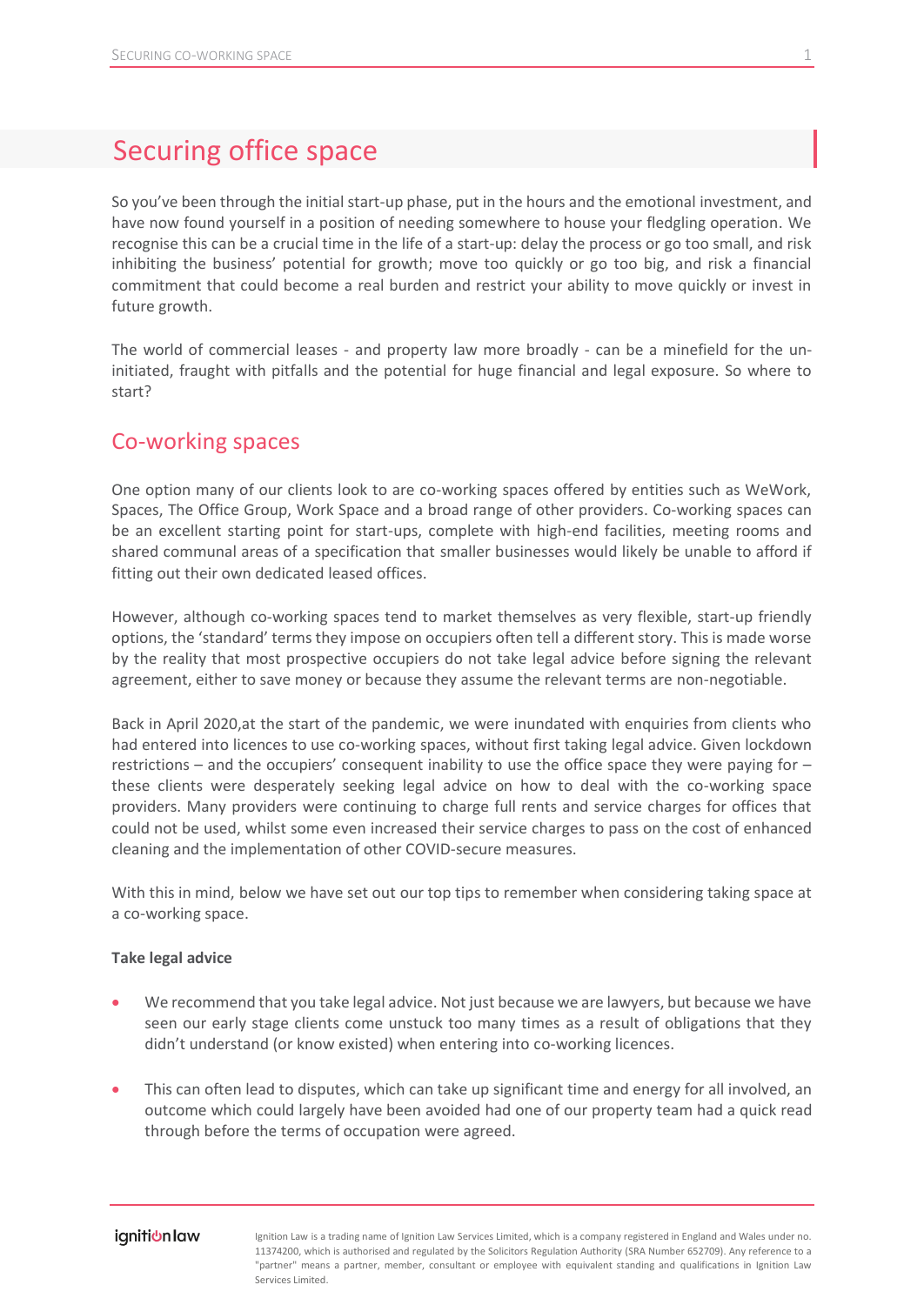#### **Consider whether you need greater legal protections**

• Co-working spaces are normally occupied under licences rather than leases, meaning that certain legal protections afforded to business tenants do not apply (for example, the rights of security of tenure and, more recently, the protections of the forfeiture suspension under the Coronavirus Act 2020).

#### **Check the duration and any break rights**

- It is important to consider carefully how you anticipate the company will grow and operate, and the likely timeframe for which you would like to occupy the property.
- Many mistakenly believe that this is unnecessary at the outset due to the perceived flexibility of co-working spaces. However, the terms will likely impose a minimum length of occupation (and this can be much longer than you potentially envisaged), and this can be difficult and costly (or even impossible) to amend once the agreement has been signed.

#### **Consider whether you can be forced to move**

- A key feature of a lease (rather than a licence) is the right to exclusive occupation. Co-working licence agreements often contain very widely drafted rights for the licensor (i.e. the operator of the co-working space) to move occupiers to different spaces within the building or even to another building not necessarily even nearby.
- We have seen examples of occupiers being forced to move to very different spaces that do not meet their requirements, with no ability to terminate their licence or seek recourse. Whilst it is always a key facet of a licence that the occupier can be moved, we can help draft and negotiate more occupier-friendly wording to redress the balance of power between the licensor and the occupier to ensure that any space to which the occupier is relocated suits their needs.

#### **Right to suspend all services**

- Often the licensor has very broad rights to suspend certain services (e.g. reception, concierge, coffee bars etc.); services that may well have been the main reason you chose to take the space in the first place.
- In addition, occupiers will often find that they have unwittingly signed up to accept certain services only from the licensor's preferred service providers (for example, IT services and broadband), even if the rates offered aren't competitive. Licensors may even reserve the right to unilaterally increase the value of services provided (for example, by introducing enhanced cleaning services in light of COVID-19) and the corresponding rates of service charge.

Ignition Law is a trading name of Ignition Law Services Limited, which is a company registered in England and Wales under no. 11374200, which is authorised and regulated by the Solicitors Regulation Authority (SRA Number 652709). Any reference to a "partner" means a partner, member, consultant or employee with equivalent standing and qualifications in Ignition Law Services Limited.